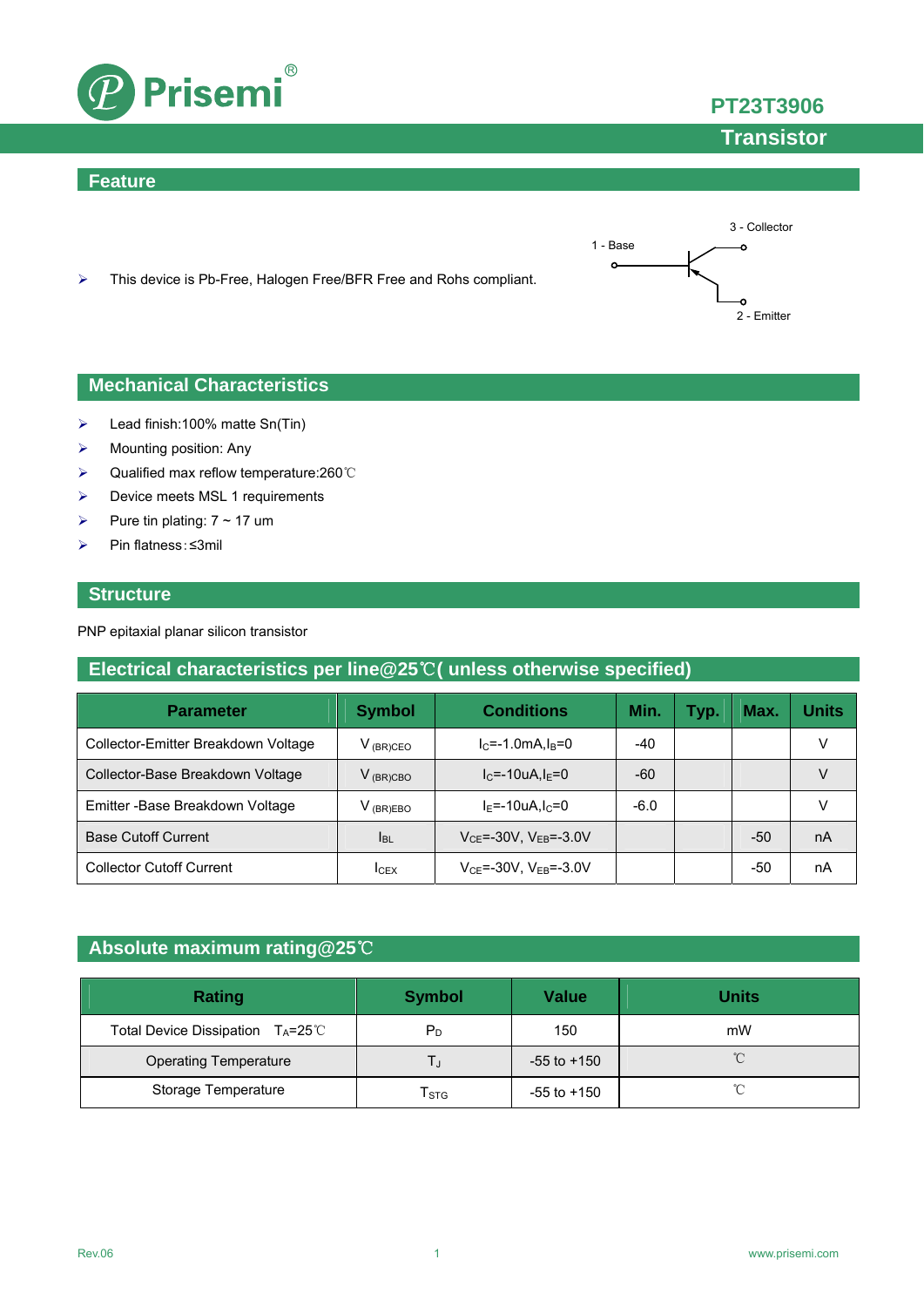## **Transistor PT23T3906**

# **Absolute maximum rating@25**℃

| <b>Parameter</b>                            | <b>Symbol</b> | <b>Conditions</b>               | Min.                     | Typ. | Max.                     | <b>Units</b> |  |
|---------------------------------------------|---------------|---------------------------------|--------------------------|------|--------------------------|--------------|--|
|                                             | $H_{FE}$      | $I_C = -0.1mA, V_{CE} = -1.0V$  | 60                       |      | -                        |              |  |
|                                             |               | $I_C = -1.0mA, V_{CE} = -1.0V$  | 80                       |      | $\overline{\phantom{a}}$ | -            |  |
| DC Current Gain                             |               | $I_{C}$ =-10mA, $V_{CF}$ =-1.0V | 100                      |      | 300                      |              |  |
|                                             |               | $I_C = -50mA, V_{CE} = -1.0V$   | 60                       |      | -                        |              |  |
|                                             |               | $I_C = -100mA, V_{CE} = -1.0V$  | 30                       |      | -                        |              |  |
| <b>Collector-Emitter Saturation Voltage</b> | $V_{CE(sat)}$ | $IC=-10mA, IB=-1.0mA$           |                          |      | $-0.25$                  |              |  |
|                                             |               | $IC=-50mA, IB=-5.0mA$           | $\overline{\phantom{a}}$ |      | $-0.4$                   | $\vee$       |  |
|                                             |               | $IC=-10mA, IB=-1.0mA$           | $-0.65$                  |      | $-0.85$                  |              |  |
| Base-Emitter Saturation Voltage             | $V_{BE(sat)}$ | $lc = -50mA$ . $ls = -5.0mA$    |                          |      | $-0.95$                  | $\vee$       |  |

## **Small-Signal Characteristics**

| <b>Parameter</b>               | <b>Symbol</b>    | <b>Conditions</b>                                                  | Min. | Max. | <b>Units</b> |
|--------------------------------|------------------|--------------------------------------------------------------------|------|------|--------------|
| Current-Gain-Bandwidth Product | $f_{\top}$       | $I_C$ =-10mA, $V_{CF}$ =-20V, f=100MHz                             | 250  |      | <b>MHz</b>   |
| <b>Output Capacitance</b>      | $C_{\rm obo}$    | $V_{CB} = -5.0V, I_F = 0, f = 1.0MHz$                              |      | 4.5  | рF           |
| Input Capacitance              | C <sub>ibo</sub> | $V_{FB}$ =-0.5V.I $c$ =0.f=1.0MHz                                  | -    | 10   | рF           |
| Input Impedance                | $h_{ie}$         | $I_C = -1.0$ mA, VCE=-10V, f=1.0kHz                                | 2.0  | 12   | $k\Omega$    |
| Voltage Feedback Ratio         | $h_{\text{re}}$  | $IC=-1.0mA$ , VCE=-10V, f=1.0kHz                                   | 0.1  | 10   | $X 10^{-4}$  |
| Small-Signal Current Gain      | $h_{\text{fe}}$  | $IC=-1.0mA$ , VCE=-10V, f=1.0kHz                                   | 100  | 400  |              |
| <b>Output Admittance</b>       | $h_{oe}$         | $IC=-1.0mA$ , VCE=-10V, f=1.0kHz                                   | 3.0  | 60   | umhos        |
| Noise Figure                   | <b>NF</b>        | $V_{CF}$ =5.0V, I <sub>C</sub> =0.1mA, f=1.0kHz<br>$Rs=1.0k\Omega$ |      | 4.0  | dB           |

## **Switching Characteristics**

| <b>Parameter</b> | <b>Symbol</b> | <b>Conditions</b>                              | Min.                     | Max. | <b>Units</b> |
|------------------|---------------|------------------------------------------------|--------------------------|------|--------------|
| Delay Time       | td            | $V_{\text{CC}}$ =-3.0V, $V_{\text{BE}}$ =0.5V. |                          | 35   |              |
| <b>Rise Time</b> | tr            | $IC=-10mA, IB1=-1.0mA$                         | $\overline{\phantom{0}}$ | 35   |              |
| Storage Time     | ts            | $V_{CC} = -3.0V$                               |                          | 225  | ns           |
| <b>Fall Time</b> | tf            | $IC=-10mA, IB1=IB2=-1.0mA$                     |                          | 75   |              |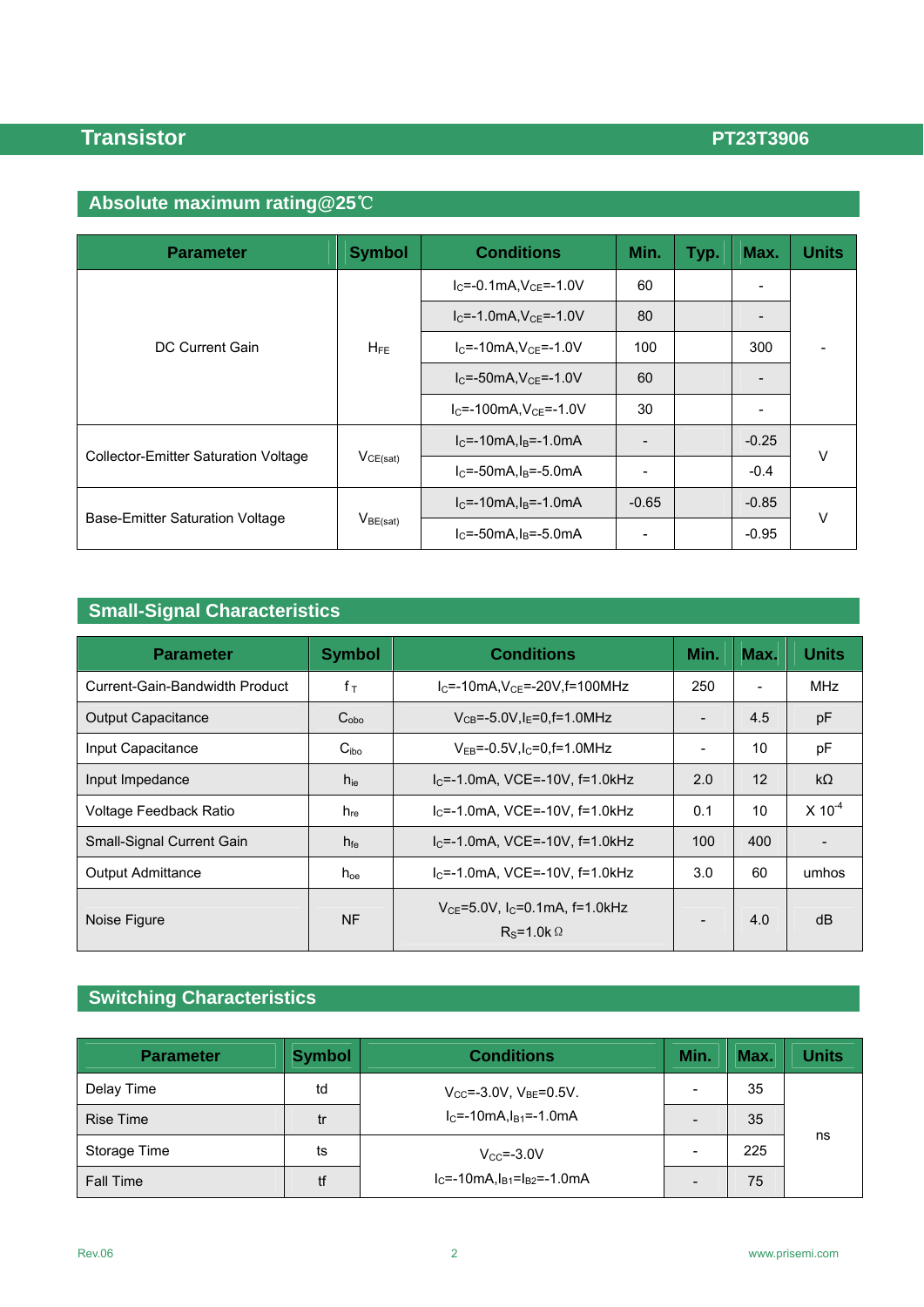## **Transistor PT23T3906**

### **Solder Reflow Recommendation**



Peak Temp=257℃, Ramp Rate=0.802deg. ℃/sec

## **Product dimension(SOT-23)**



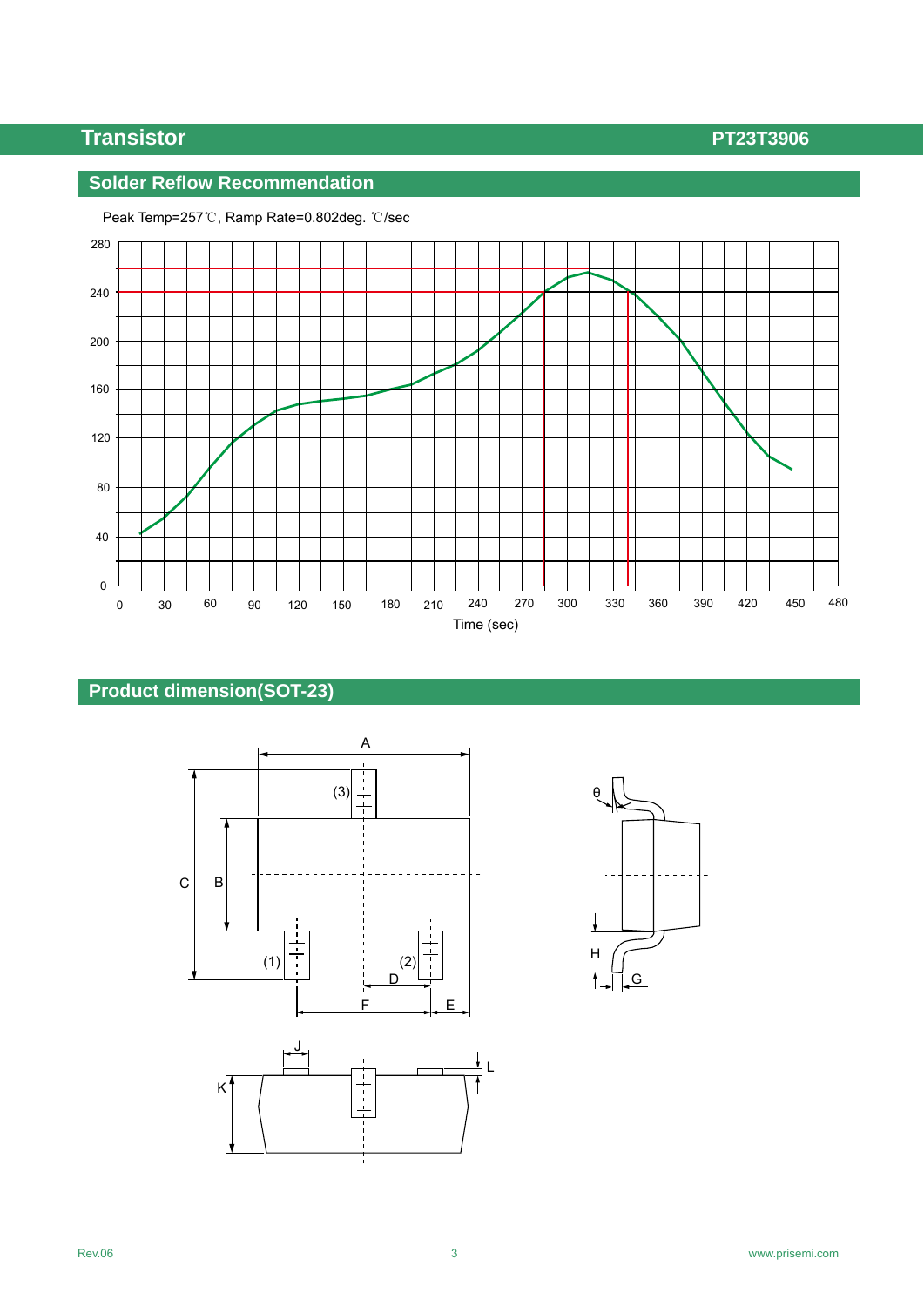# **Transistor PT23T3906**

|            | <b>Millimeters</b> |              | <b>Inches</b> |              |  |
|------------|--------------------|--------------|---------------|--------------|--|
| <b>Dim</b> | <b>MIN</b>         | <b>MAX</b>   | <b>MIN</b>    | <b>MAX</b>   |  |
| A          | 2.80               | 3.00         | 0.1102        | 0.1197       |  |
| B          | 1.20               | 1.40         | 0.0472        | 0.0551       |  |
| C          | 2.10               | 2.50         | 0.0830        | 0.0984       |  |
| D          | 0.89               | 1.02         | 0.0350        | 0.0401       |  |
| Ε          | 0.45               | 0.60         | 0.0177        | 0.0236       |  |
| F          | 1.78               | 2.04         | 0.0701        | 0.0807       |  |
| G          | 0.085              | 0.177        | 0.0034        | 0.0070       |  |
| H          | 0.45               | 0.60         | 0.0180        | 0.0236       |  |
| J          | 0.37               | 0.50         | 0.0150        | 0.0200       |  |
| K          | 0.89               | 1.11         | 0.0350        | 0.0440       |  |
| Г          | 0.013              | 0.100        | 0.0005        | 0.0040       |  |
| θ          | $0^{\circ}$        | $10^{\circ}$ | $0^{\circ}$   | $10^{\circ}$ |  |



| <b>Dim</b> | <b>Millimeters</b> |            |  |  |
|------------|--------------------|------------|--|--|
|            | <b>MIN</b>         | <b>MAX</b> |  |  |
| a          |                    | 0.7        |  |  |
| h          |                    | 1.2        |  |  |
| c          |                    | 2.04       |  |  |
|            |                    | 2.2        |  |  |

# **Ordering information**

| <b>Device</b> | Package          | <b>Shipping</b>    |
|---------------|------------------|--------------------|
| PT23T3906     | SOT-23 (Pb-Free) | 3000 / Tape & Reel |